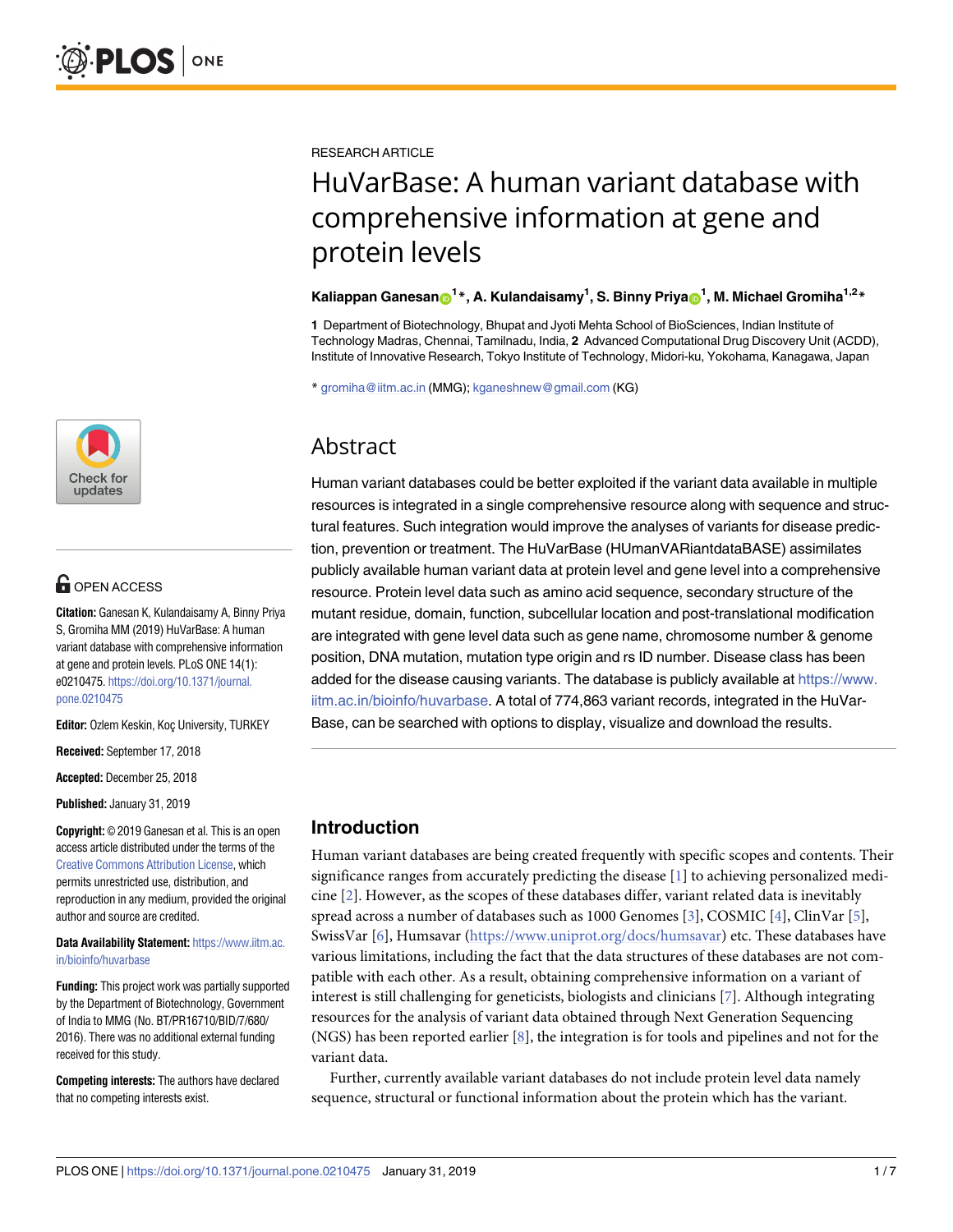<span id="page-1-0"></span>Moreover, for disease causing variants, the disease class information is not available in the current databases. Recently, Kulandaisamy et al. [\[9](#page-5-0)] reported the MutHTP, wherein, gene level and protein level information related to disease causing and neutral variants have been compiled in a comprehensive manner. However, MutHTP is limited to variants reported in human membrane proteins only.

We present here the HuVarBase (HUmanVARiant dataBASE), which is a comprehensive database for collating human variant data along with protein level data such as secondary structure of the residue in which the mutation has occurred, protein domain, subcellular localization, post-translational modification and function of the protein in which the variant is reported. In addition, if a variant leads to disease, then the disease class information also is included. The database has been implemented in a searchable server and made available online

## **Materials and methods**

#### **Datasets and curation**

An outline of the datasets and curation steps are given in [Fig](#page-2-0) 1. The current human variant datasets available in 1000 Genomes [\[3](#page-5-0)], ClinVar [[4\]](#page-5-0), COSMIC [[5\]](#page-5-0), SwissVar [[6](#page-5-0)] and Humsavar [\(https://www.uniprot.org/docs/humsavar](https://www.uniprot.org/docs/humsavar)) were downloaded and merged based on their Uni-Prot [[10](#page-5-0)] identifiers. If the UniProt identifiers were not available in the dataset, then the same were obtained from UniProt database using the Gene Name or sequence identifiers. For the COSMIC [\[5](#page-5-0)] dataset, variants reported in two or more tumor samples were designated as cancer causing (driver mutations) [\[11\]](#page-5-0) and included in our databases. Remaining COSMIC variant data were not included in our database. If a variant is reported in more than one database, then the variant data is merged and the respective databases are mentioned in the source column. Protein sequences corresponding to the UniProt identifiers were obtained from the Uni-Prot server. For a given variant, the neighboring residue information(three residues each, before and after the mutated residue) was taken from either the UniProt canonical protein sequence, or the UniProt isoform protein sequence, whichever had the amino acid residue in which the variant was reported. Protein Data Bank—PDB [[12](#page-5-0)] identifiers of proteins and the secondary structure information of the variant residue were obtained from the SIFTS [\[13\]](#page-5-0) database. Chromosome number and & genome position corresponding to the variants were collected from the neXtProt [\[14\]](#page-5-0) database.

Subcellular localization, function and post-translational modifications of the proteins were obtained from the UniProt database. Protein domains in which the variant residues were present were obtained from the Pfam ([https://pfam.xfam.org](https://pfam.xfam.org/)) database [[15](#page-5-0)]. The disease classes were obtained from the KEGG [[16](#page-6-0)] database based on the disease description. If the disease description does not match with that of the KEGG database, then other sources like Genetic and Rare Diseases Information Center [\(https://rarediseases.info.nih.gov/\)](https://rarediseases.info.nih.gov/) [[17](#page-6-0)] and Genetic Testing Registry [\(https://www.ncbi.nlm.nih.gov/gtr/\)](https://www.ncbi.nlm.nih.gov/gtr/) [[18](#page-6-0)] were referred to obtain the name of the disease or synonyms of the disease. Then using that particular information, disease class was obtained from KEGG database. The present scope of the HuVarBase is to include smallscale variants of 'missense', 'insertion' and 'deletion' types along with the 'non-sense' type. Large-scale variations like large copy number variations will be added in future versions of HuVarBase.

#### **Web server and site**

HuVarBase is available online at <https://www.iitm.ac.in/bioinfo/huvarbase/> and it is meant to be used for non-clinical academic purposes only. The server works on a Linux-Apache-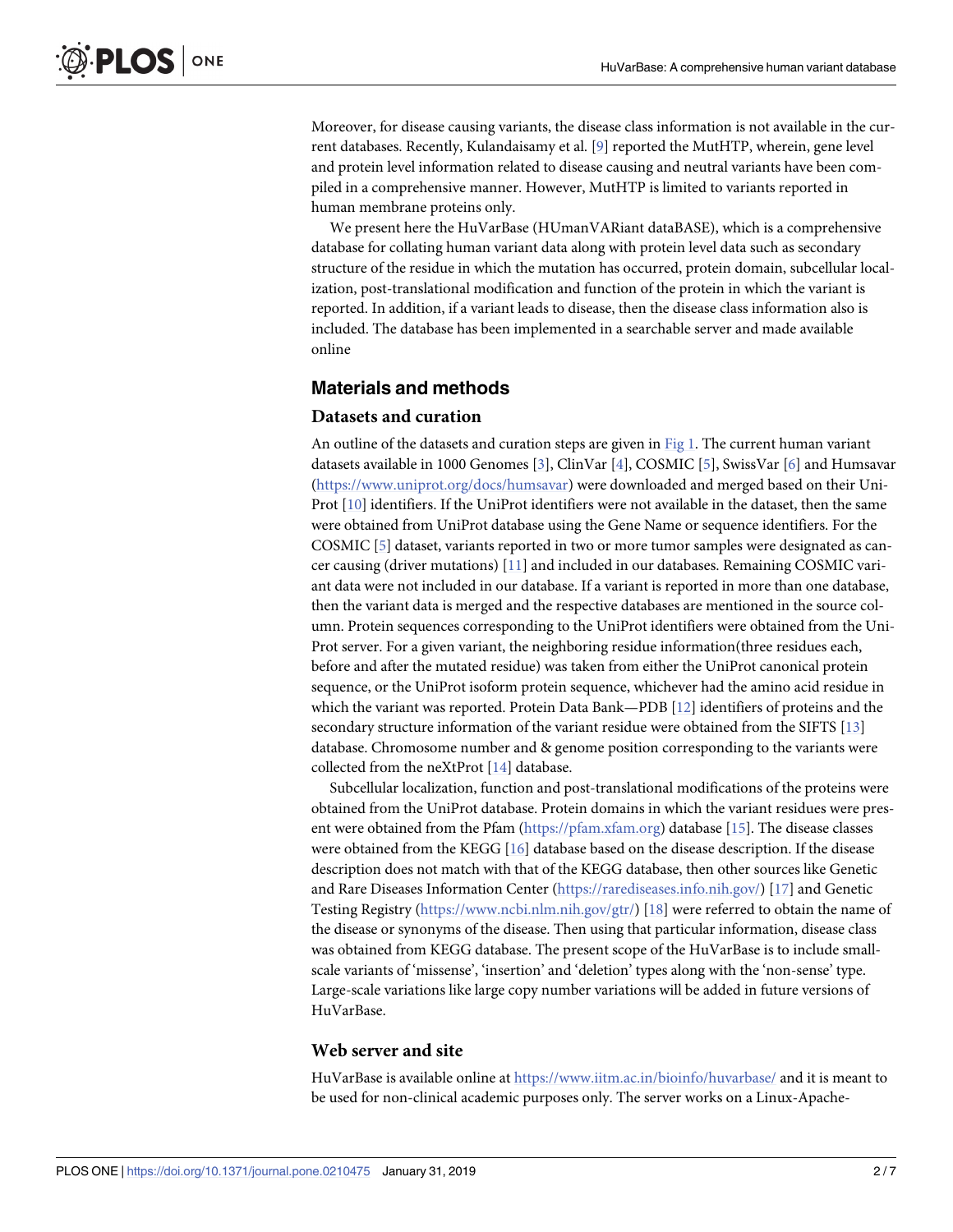<span id="page-2-0"></span>

**[Fig](#page-1-0) 1. Schematic diagram describing the data collection, features and applications of HuVarBase.** <https://doi.org/10.1371/journal.pone.0210475.g001>

MySQL-PHP (LAMP) architecture. Most fields in this database are searchable by either entering keywords or by choosing a keyword in the drop down menu. Users can also choose the required fields to be shown in the search results. Hyperlinks are given in the search results to, GeneCards [\[19\]](#page-6-0) for information on the gene in which the given variant has occurred, dbSNP server [[20](#page-6-0)] for rs ID numbers, UniProt server for information on the protein of the variant, Jmol ([http://www.jmol.org\)](http://www.jmol.org/) to view the 3D structure of the protein with the variant residue, the protein sequence with color-coded residues to differentiate neutral and disease causing variants and to the source databases. The search results can also be downloaded as a single file. The Frequently Asked Questions section contains answers to common questions raised by the users. A brief tutorial is also available on how to search and obtain variant data from HuVarBase.

#### **Results**

HuVarBase database includes 702,048 disease causing variants of which, 652,399 are 'missense', 10,174 are 'nonsense', 8,850 are 'insertion', and 30,625 are 'deletion' variants. There are 72,815 neutral variants (i.e. limited or no evidence on the pathogenic role of the mutation) of which 66,191 are 'missense', 2,885 are 'nonsense', 259 are 'insertion', and 3,480 are 'deletion' variants. In total, there are 774,863 variants reported from 18,318 proteins. The number of variants contributed from each of the data sources to the HuVarBase is depicted in [Fig](#page-3-0) 2.

For a given variant record, the fields included are; i) Gene level data: name of the gene which has the variant, chromosomal coordinates, DNA mutation, type of the mutation, dbSNP [[20](#page-6-0)] rs ID number if available and origin, ii) Protein level data: protein mutation, Uni-Prot and PDB IDs of the corresponding protein, UniProt ID of the canonical or isoform of the protein in which the mutation has been reported, neighboring amino acids of the mutated amino acid, secondary structure of the particular amino acid residue, conservation score of the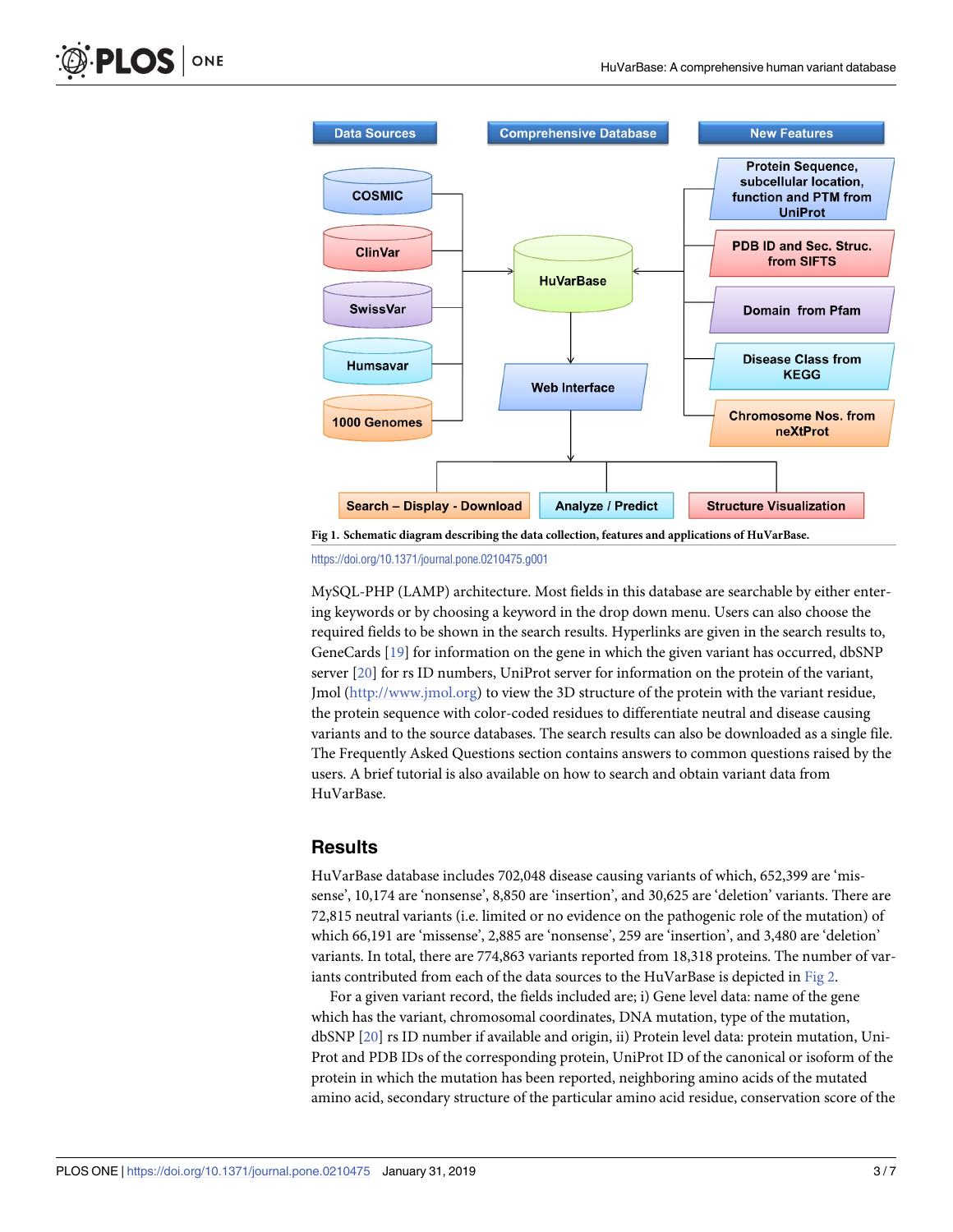



residue change, function of the protein, protein domain in which the mutation has occurred, subcellular localization of the protein and post-translational modifications of the protein, and iii) others: Disease or tissue type in which the variant has been reported, disease class and the source database. Statistics regarding the database such as disease class frequency matrices for the disease causing and neutral mutations, etc. are given in the web server. [Table](#page-4-0) 1 gives a comparison of features included in currently available human variant databases with HuVarBase.

# **Applications**

The comprehensive HuVarBase facilitates searching for a variant and obtaining variant-related sequence and structural information for viewing or downloading. The HuVarBase includes small scale variant types such as 'missense', 'insertion'and 'deletion' along with the type 'nonsense' in the human genome. The applications of HuVarBase range from analysis, disease prediction to personalized medicine as exemplified by earlier efforts [\[21–23](#page-6-0)]. Analysis of the variants can be performed at sequence and structural level, in order to understand the effects of

<span id="page-3-0"></span>PLOS ONE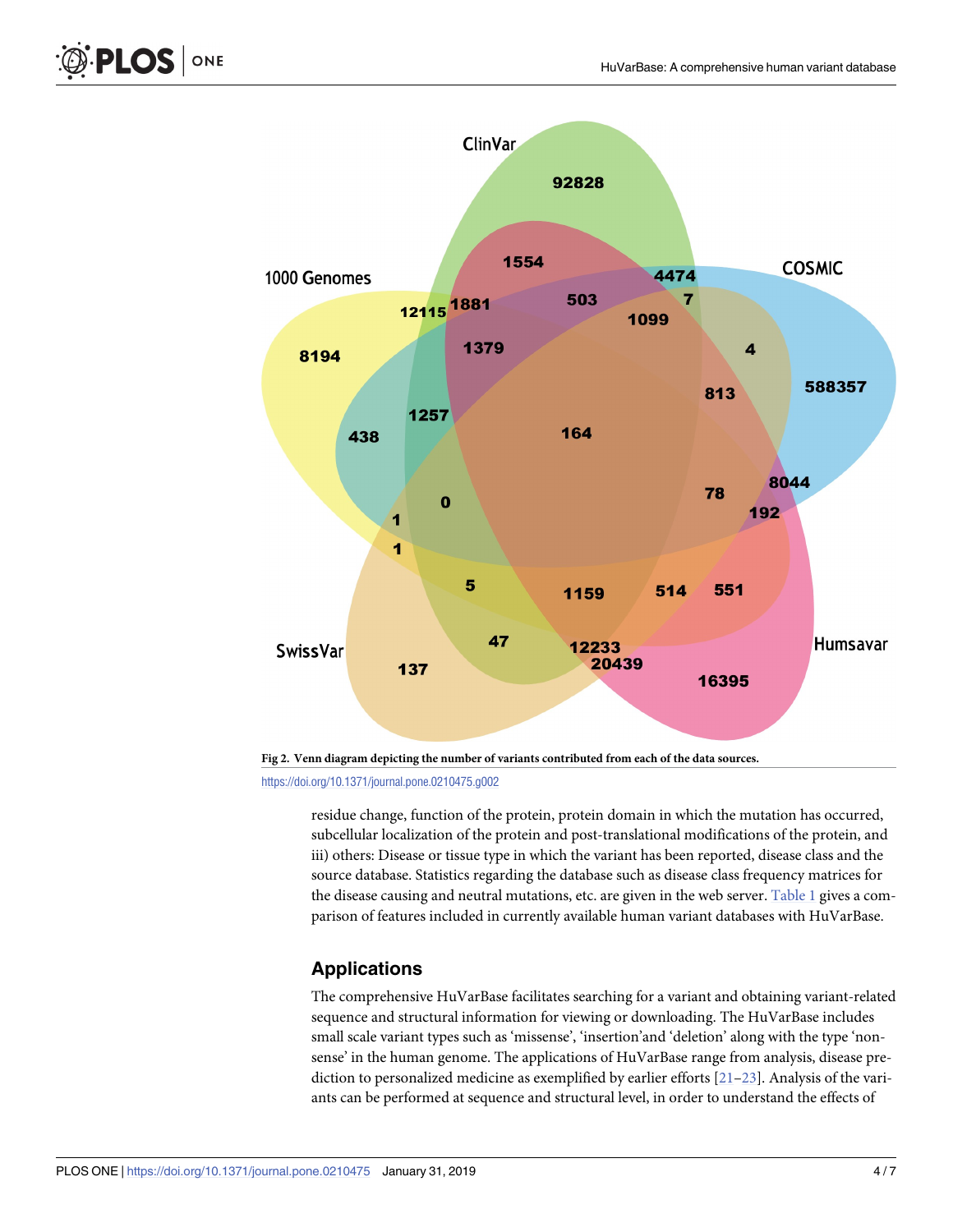<span id="page-4-0"></span>

| Features               | Humsavar       | SwissVar       | 1000 Genomes   | <b>COSMIC</b> | ClinVar | <b>MutHTP</b>                 | HuVarBase                               |
|------------------------|----------------|----------------|----------------|---------------|---------|-------------------------------|-----------------------------------------|
| Gene name              | Yes            | Yes            | Yes            | Partial       | Yes     | Yes                           | Yes                                     |
| Chromosome number      | N <sub>0</sub> | No             | Yes            | Yes           | Yes     | Yes                           | Yes                                     |
| Origin of mutation     | N <sub>0</sub> | Yes            | N <sub>0</sub> | Yes           | Yes     | Yes                           | Yes                                     |
| <b>DNA</b> Mutation    | No             | N <sub>0</sub> | No             | Yes           | Yes     | Yes                           | Yes                                     |
| Type of mutation       | Missense       | Missense       | Missense       | All           | All     | Missense, Insertion, Deletion | Missense, Nonsense, Insertion, Deletion |
| rs ID number           | Yes            | Yes            | Yes            | No            | Yes     | No                            | Yes                                     |
| UniProt ID             | Yes            | Yes            | Yes            | Partial       | Partial | Yes                           | Yes                                     |
| 3D structure (PDB)     | No             | Yes            | No             | Yes           | No      | Yes                           | Yes                                     |
| Disease class          | No             | N <sub>0</sub> | N <sub>0</sub> | Yes           | No      | Yes                           | Yes                                     |
| Conservation score     | No             | N <sub>0</sub> | N <sub>0</sub> | No            | No      | Yes                           | Yes                                     |
| Neighbouring residues  | No             | N <sub>o</sub> | N <sub>0</sub> | No            | No      | Yes                           | Yes                                     |
| UniProt ID of Isoforms | N <sub>o</sub> | No             | Yes            | No            | No      | Yes                           | Yes                                     |
| Protein Domain         | No             | No             | N <sub>0</sub> | No            | No      | Yes                           | Yes                                     |
| Protein Function       | No             | No             | No             | No            | No      | No                            | Yes                                     |
| Subcellular Location   | N <sub>o</sub> | N <sub>o</sub> | N <sub>0</sub> | No            | No      | N <sub>0</sub>                | Yes                                     |
| $PTM^*$                | No             | N <sub>0</sub> | N <sub>0</sub> | No            | No      | N <sub>0</sub>                | Yes                                     |
| Secondary structure    | No             | N <sub>0</sub> | N <sub>0</sub> | No            | No      | No                            | Yes                                     |
| Organism               | Human          | Human          | Human          | Human         | Human   | Human (membrane proteins)     | Human                                   |

#### **[Table](#page-3-0) 1. Comparison of features in HuVarBase with existing databases.**

� PTM—Post Translational Modifications

<https://doi.org/10.1371/journal.pone.0210475.t001>

mutations leading to disease. Prediction algorithms requiring a comprehensive variant dataset can make use of the vast dataset available with the HuVarBase. The database will be updated periodically. The updates will be on a quarterly basisand the update information will be reflected in the 'What's New' section of the web server.

#### **Acknowledgments**

We are grateful to the Bioinformatics facility, Department of Biotechnology and Indian Institute of Technology Madras for computational facilities.

## **Author Contributions**

**Conceptualization:** M. Michael Gromiha.

**Data curation:** Kaliappan Ganesan, A. Kulandaisamy, S. Binny Priya.

**Formal analysis:** M. Michael Gromiha.

**Funding acquisition:** M. Michael Gromiha.

**Investigation:** M. Michael Gromiha.

**Methodology:** Kaliappan Ganesan, A. Kulandaisamy, S. Binny Priya, M. Michael Gromiha.

**Project administration:** M. Michael Gromiha.

**Resources:** M. Michael Gromiha.

**Software:** Kaliappan Ganesan.

**Supervision:** M. Michael Gromiha.

**Validation:** Kaliappan Ganesan, M. Michael Gromiha.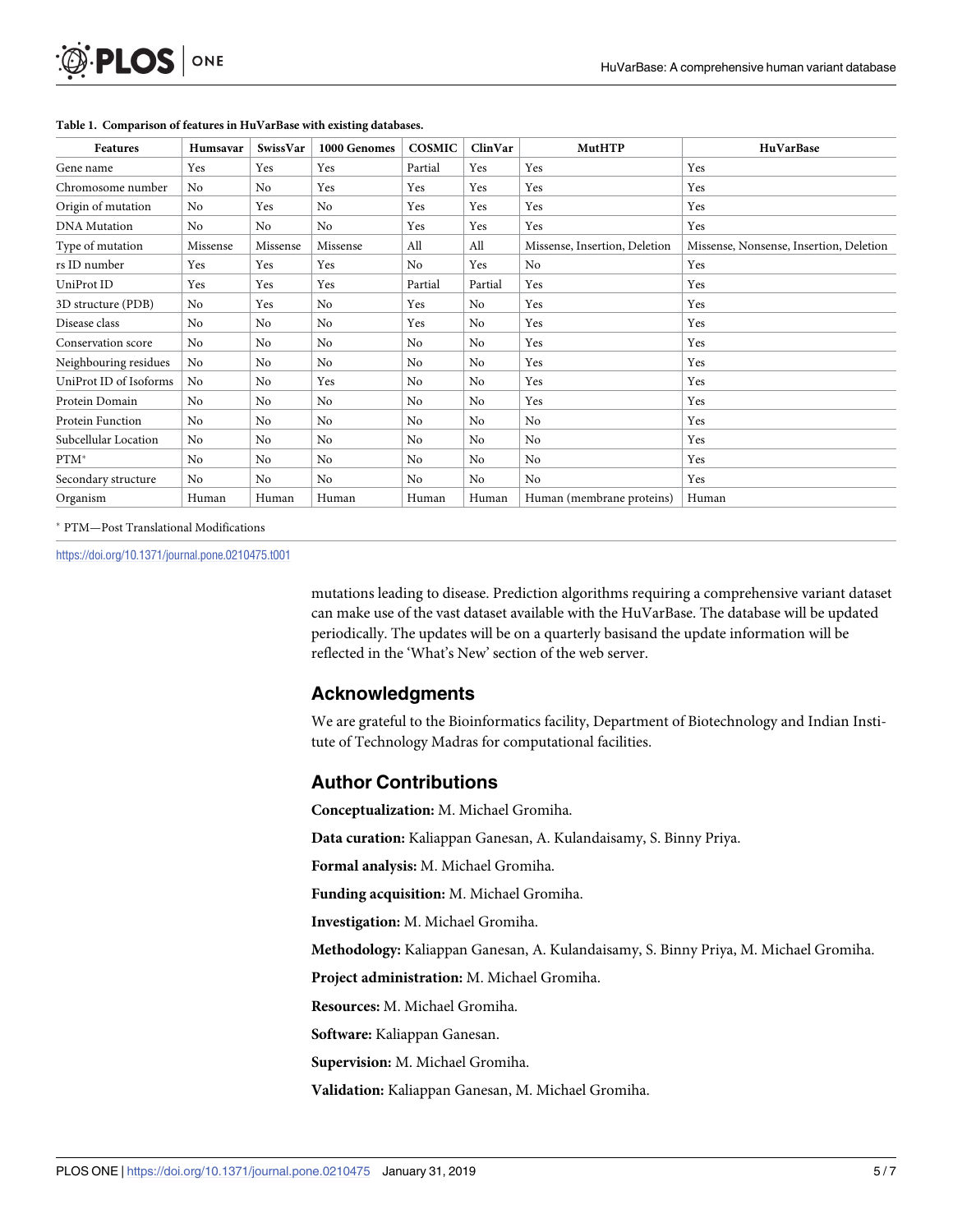<span id="page-5-0"></span>**Writing – original draft:** Kaliappan Ganesan.

**Writing – review & editing:** Kaliappan Ganesan, M. Michael Gromiha.

#### **References**

- **[1](#page-0-0).** International Alport Mutation Consortium, Savige J, Ars E, Cotton RG, Crockett D, Dagher H, et al. DNA variant databases improve test accuracy and phenotype prediction in Alport syndrome. Pediatr Nephrol. 2014 Jun; 29(6):971–7. <https://doi.org/10.1007/s00467-013-2486-8> Epub 2013 May 30. Review. PMID: [23720012](http://www.ncbi.nlm.nih.gov/pubmed/23720012).
- **[2](#page-0-0).** Ritter DI, Roychowdhury S, Roy A, Rao S, Landrum MJ, Sonkin D, et al. ClinGen Somatic Cancer Working Group. Somatic cancer variant curation and harmonization through consensus minimum variant level data. Genome Med. 2016 Nov 4; 8(1):117. <https://doi.org/10.1186/s13073-016-0367-z> PMID: [27814769](http://www.ncbi.nlm.nih.gov/pubmed/27814769); PubMed Central PMCID: PMC5095986.
- **[3](#page-0-0).** 1000 Genomes Project Consortium, Auton A, Brooks LD, Durbin RM, Garrison EP, Kang HM, et al. A global reference for human genetic variation. Nature. 2015 Oct 1; 526(7571):68–74. [https://doi.org/10.](https://doi.org/10.1038/nature15393) [1038/nature15393](https://doi.org/10.1038/nature15393) PMID: [26432245;](http://www.ncbi.nlm.nih.gov/pubmed/26432245) PubMed Central PMCID: PMC4750478.
- **[4](#page-0-0).** Forbes SA, Beare D, Boutselakis H, Bamford S, Bindal N, Tate J, et al. COSMIC: somatic cancer genetics at high-resolution. Nucleic Acids Res. 2017 Jan 4; 45(D1):D777–D783. [https://doi.org/10.1093/nar/](https://doi.org/10.1093/nar/gkw1121) [gkw1121](https://doi.org/10.1093/nar/gkw1121) Epub 2016 Nov 28. PMID: [27899578](http://www.ncbi.nlm.nih.gov/pubmed/27899578); PubMed Central PMCID: PMC5210583.
- **[5](#page-0-0).** Landrum MJ, Lee JM, Benson M, Brown GR, Chao C, Chitipiralla S, et al. ClinVar: improving access to variant interpretations and supporting evidence. Nucleic Acids Res. 2018 Jan 4; 46(D1):D1062–D1067. <https://doi.org/10.1093/nar/gkx1153> PMID: [29165669;](http://www.ncbi.nlm.nih.gov/pubmed/29165669) PubMed Central PMCID: PMC5753237.
- **[6](#page-0-0).** Mottaz A, David FP, Veuthey AL, Yip YL. Easy retrieval of single amino-acid polymorphisms and phenotype information using SwissVar. Bioinformatics. 2010 Mar 15; 26(6):851–2. [https://doi.org/10.1093/](https://doi.org/10.1093/bioinformatics/btq028) [bioinformatics/btq028](https://doi.org/10.1093/bioinformatics/btq028) Epub 2010 Jan 26. PMID: [20106818](http://www.ncbi.nlm.nih.gov/pubmed/20106818); PubMed Central PMCID: PMC2832822.
- **[7](#page-0-0).** Li J, Shi L, Zhang K, Zhang Y, Hu S, Zhao T, et al. VarCards: an integrated genetic and clinical database for coding variants in the human genome. Nucleic Acids Res. 2018 Jan 4; 46(D1):D1039–D1048. <https://doi.org/10.1093/nar/gkx1039> PMID: [29112736;](http://www.ncbi.nlm.nih.gov/pubmed/29112736) PubMed Central PMCID: PMC5753295.
- **[8](#page-0-0).** Thangam M, Gopal RK. CRCDA—Comprehensive resources for cancer NGS data analysis. Database (Oxford). 2015 Oct 8;2015. pii: bav092. <https://doi.org/10.1093/database/bav092> Print 2015. PMID: [26450948](http://www.ncbi.nlm.nih.gov/pubmed/26450948); PubMed Central PMCID:PMC4597977.
- **[9](#page-1-0).** Kulandaisamy A, Binny Priya S, Sakthivel R, Tarnovskaya S, Bizin I, Hönigschmid P, et al. MutHTP: mutations in human transmembrane proteins. Bioinformatics. 2018 Jul 1; 34(13):2325–2326. [https://](https://doi.org/10.1093/bioinformatics/bty054) [doi.org/10.1093/bioinformatics/bty054](https://doi.org/10.1093/bioinformatics/bty054) PMID: [29401218.](http://www.ncbi.nlm.nih.gov/pubmed/29401218)
- **[10](#page-1-0).** Pundir S, Martin MJ, O'Donovan C. UniProt Protein Knowledgebase. Methods Mol Biol. 2017; 1558:41–55. [https://doi.org/10.1007/978-1-4939-6783-4\\_2](https://doi.org/10.1007/978-1-4939-6783-4_2) PMID: [28150232;](http://www.ncbi.nlm.nih.gov/pubmed/28150232) PubMed Central PMCID: PMC5565770.
- **[11](#page-1-0).** Gnad F, Baucom A, Mukhyala K, Manning G, Zhang Z. Assessment of computational methods for predicting the effects of missense mutations in human cancers. BMC Genomics. 2013; 14 Suppl 3:S7. <https://doi.org/10.1186/1471-2164-14-S3-S7> Epub 2013 May 28. PMID: [23819521](http://www.ncbi.nlm.nih.gov/pubmed/23819521); PubMed Central PMCID: PMC3665581.
- **[12](#page-1-0).** Burley SK, Berman HM, Christie C, Duarte JM, Feng Z, Westbrook J, et al. RCSB Protein Data Bank: Sustaining a living digital data resource that enables breakthroughs in scientific research and biomedical education. Protein Sci. 2018 Jan; 27(1):316–330. <https://doi.org/10.1002/pro.3331> Epub 2017 Nov 11. Review. PMID: [29067736;](http://www.ncbi.nlm.nih.gov/pubmed/29067736) PubMed Central PMCID: PMC5734314.
- **[13](#page-1-0).** Velankar S, Dana JM, Jacobsen J, van Ginkel G, Gane PJ, Luo J, et al. SIFTS: Structure Integration with Function, Taxonomy and Sequences resource. Nucleic Acids Res. 2013 Jan; 41(Database issue): D483–9. <https://doi.org/10.1093/nar/gks1258> Epub 2012 Nov 29. PMID: [23203869;](http://www.ncbi.nlm.nih.gov/pubmed/23203869)PubMed Central PMCID: PMC3531078.
- **[14](#page-1-0).** Gaudet P, Michel PA, Zahn-Zabal M, Britan A, Cusin I, Domagalski M, et al. The neXtProt knowledgebase on human proteins: 2017 update. Nucleic Acids Res. 2017 Jan 4; 45(D1):D177–D182. [https://doi.](https://doi.org/10.1093/nar/gkw1062) [org/10.1093/nar/gkw1062](https://doi.org/10.1093/nar/gkw1062) Epub 2016 Nov 29. PMID: [27899619;](http://www.ncbi.nlm.nih.gov/pubmed/27899619) PubMed Central PMCID: PMC5210547.
- **[15](#page-1-0).** Finn RD, Coggill P, Eberhardt RY, Eddy SR, Mistry J, Mitchell AL, et al. The Pfam protein families database: towards a more sustainable future. Nucleic Acids Res. 2016 Jan 4; 44(D1):D279–85. [https://doi.](https://doi.org/10.1093/nar/gkv1344) [org/10.1093/nar/gkv1344](https://doi.org/10.1093/nar/gkv1344) Epub 2015 Dec 15. PMID: [26673716](http://www.ncbi.nlm.nih.gov/pubmed/26673716); PubMed Central PMCID: PMC4702930.